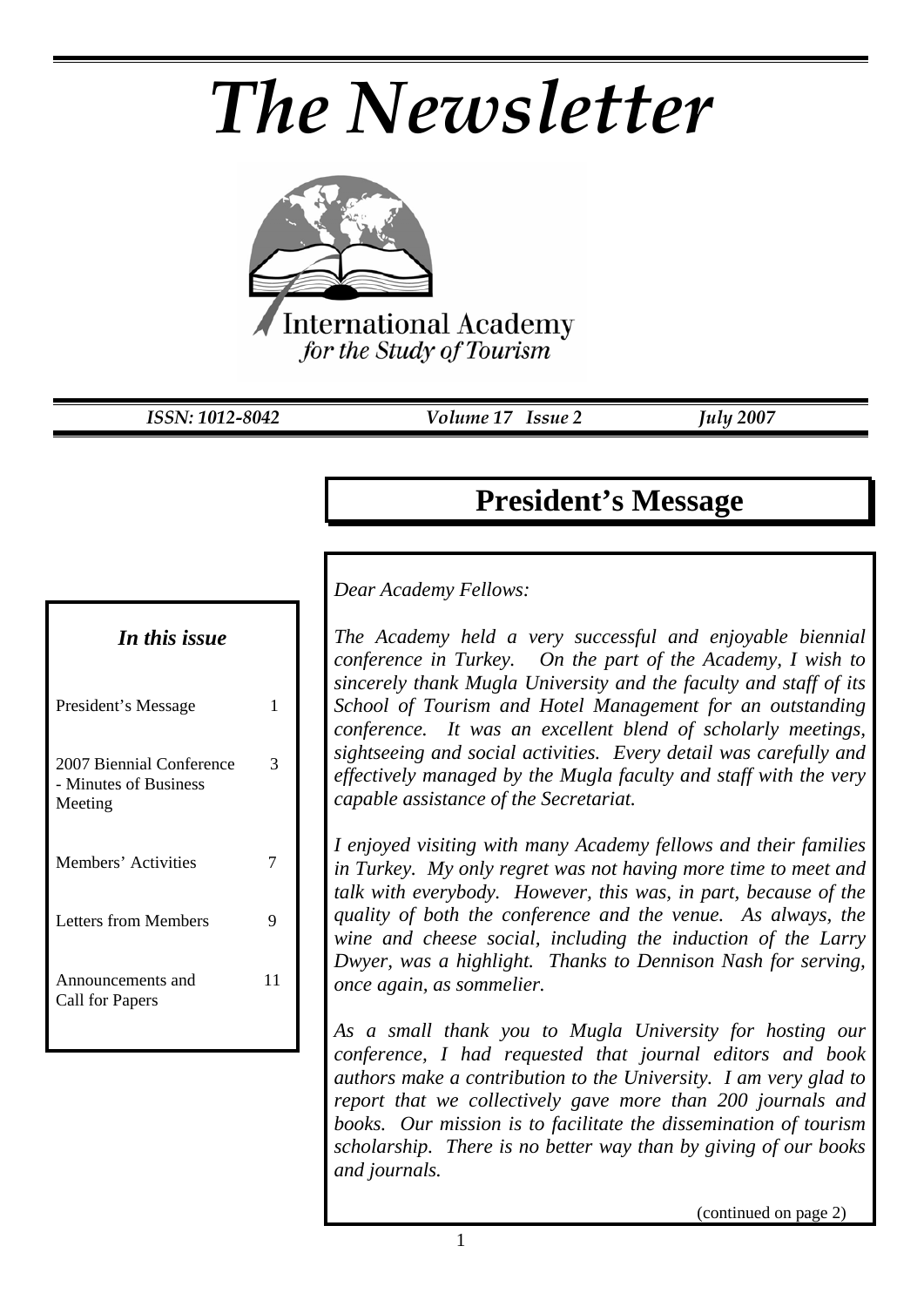#### **President's Message**

(continued from page 1)

*Given these successes, I very much look forward to our next biennial conference in 2009. We are still working on the site selection for 2009, but will keep you informed as we move forward.* 

*The Mugla business meetings were productive as well. While the minutes of those meetings are included elsewhere, I do want to highlight the fact that a number of proposed bylaw changes were approved and will be forthcoming in a special Bylaws Election soon. I am very pleased with the proposed changes and look forward to their successfully passage.* 

*As we look forward to the election of a new executive this fall, I feel very good about the State of the Academy. Over the past four years, we have conducted successful membership elections, held record-breaking conferences, continue to revise and strengthen our bylaws, and extended our professional management structure through our relationship with Hong Kong Polytechnic. I look forward to the future with anticipation for even more accomplishments. As the nominations committee chaired by Bill Gartner goes about its work to encourage some of you to consider leadership roles in the Academy, please consider doing so. It has been my great pleasure to serve as your President and I look forward to helping the new executive as best I can.* 

*Best wishes, Rick Perdue*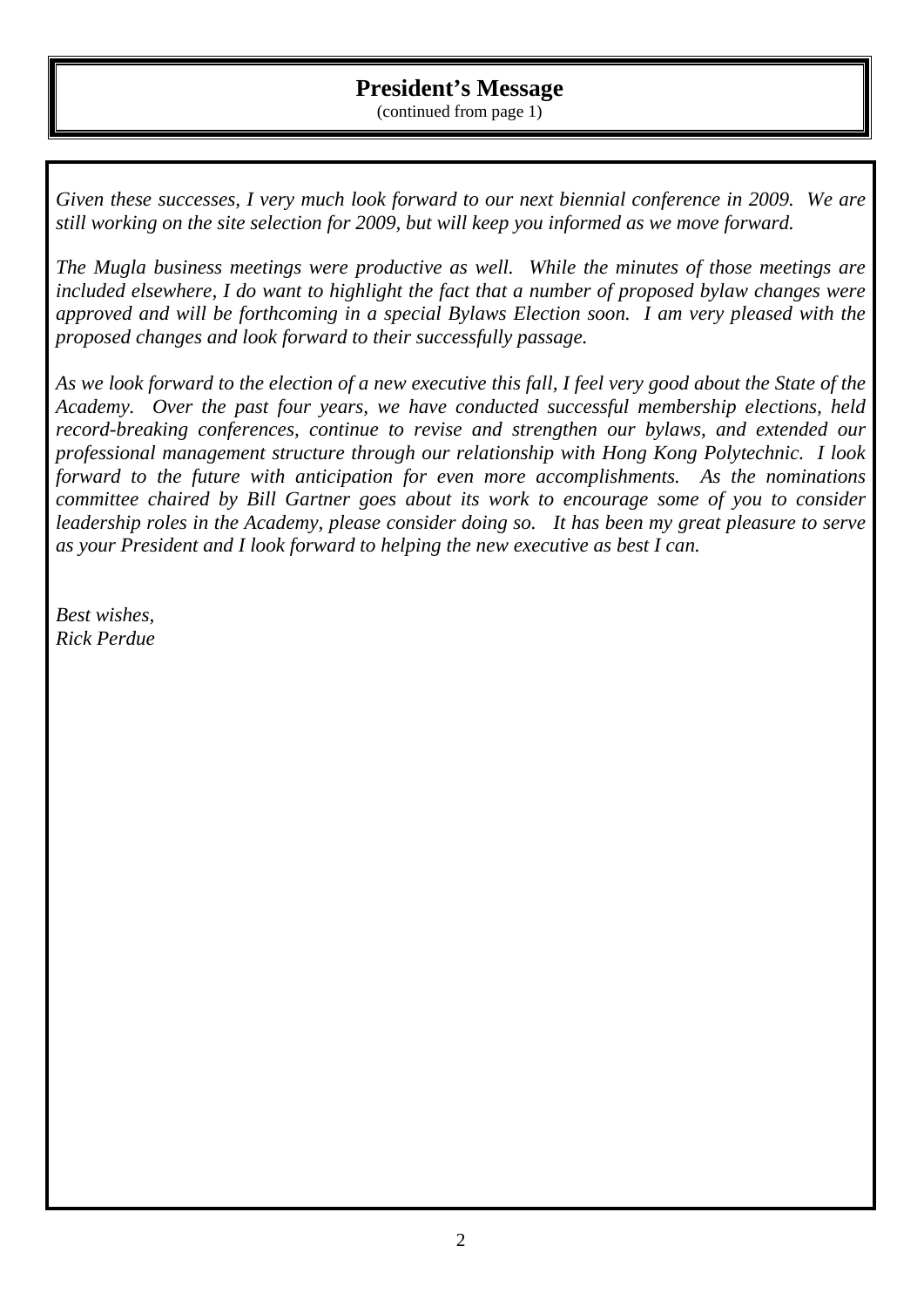#### **International Academy for the Study of Tourism Business Meeting - 15/05/2007 - Mugla, Turkey**

Present: Perdue, Gartner, Chon, Crouch, Dann, Aramberri, Nash, Sheldon, Cohen, Jafari, Song, Shulter, Witt, Uysal, Wall, Dwyer, Pearce, Jenkins, Yamashita, Williams.

Approval of 2005 Minutes

 Move to Approve / Witt, Second / Crouch Unanimous

- A. President's Report Perdue reported on the actions taken since last business meeting in Beijing. Report included: 1. Publication of Academy books:
	- a. Existing contract with Channel View to publish the proceeding book did not work out.
	- b. The Beijing proceeding book has been edited by Hsu and Gartner and will be published by The Haworth Press (Chon updated members that manuscript editing was completed and was ready to be mailed to publisher).
	- c. Cognizant Communications (Bob Mirandar) and The Haworth (Bill Cohen) have proposed to publish future books. Letter of offer from The Haworth was circulated and discussed. Royalty offered by Cognizant was not as high as the one offered by The Haworth.
	- 2. Burns' nomination process and related occurrences were explained.
	- 3. After Beijing meeting the actions taken by the administration were mainly managerial matters and no extraordinary activities were reported for the period. Perdue closed his remarks and opened the floor for discussion and comments.

#### B. Open Floor Discussion

- 1. Membership evaluation process Aramberri raised his concerns about the process of the recent member election and expressed the need to further fine-tune membership nomination and election process.
- 2. Concerns about the future of the Academy were expressed by Perdue:
	- a. Declining number of Academy fellows as more members are seeking Emeritus status or resigning from Academy for various reasons. This number is greater than the number of people successfully elected to the Academy for the last 4 years.
- 3. Potential shortcomings on current election process was discussed:
	- a. After Beijing meeting a subcommittee was formed (Pearce, Moscardo, Murphy) to review the nominations process.
	- b. Subcommittee was of the opinion that a procedure to elect new members of different geographical and gender representation would be desirable.
	- c. Members however noted that there is a fundamental challenge as to how to effectively nominate people who elect members from under-represented geographical areas and gender.
- 4. Perdue proposed to form a sub-committee to further study the issue and bring the discussion back to the second business meeting scheduled for 18 May.
- 5. Gartner argued that the problem is not finding the right people, but the Academy members are not doing their jobs:
	- a. Members are not doing their work reading and reviewing the submitted 3 articles by the candidates
	- b. Chon added a case of receiving a ballot back after 10 minutes of sending ballot which potentially indicates that some members did not review nomination dossiers seriously.
- 6. Perdue summarized the existing voting system and potential weaknesses of the current voting system. He appointed a sub-committee (Aramberri, Pearce and Song) to further review the issue.
- C. Treasurers Report presented by Crouch
	- 1. Financial report for the period June 22, 2005 to April 4, 2007 was distributed
	- 2. As April 4, 2007, adjusted balance is HK \$136,278.67 (refer to Appendix I)
	- 3. Major expenses are secretariat related ones, US\$6,000 per year.
	- 4. US \$ 100 membership fee found to be sustainable.
	- 5. Treasurer's report was approved unanimously.

(continued on page 4)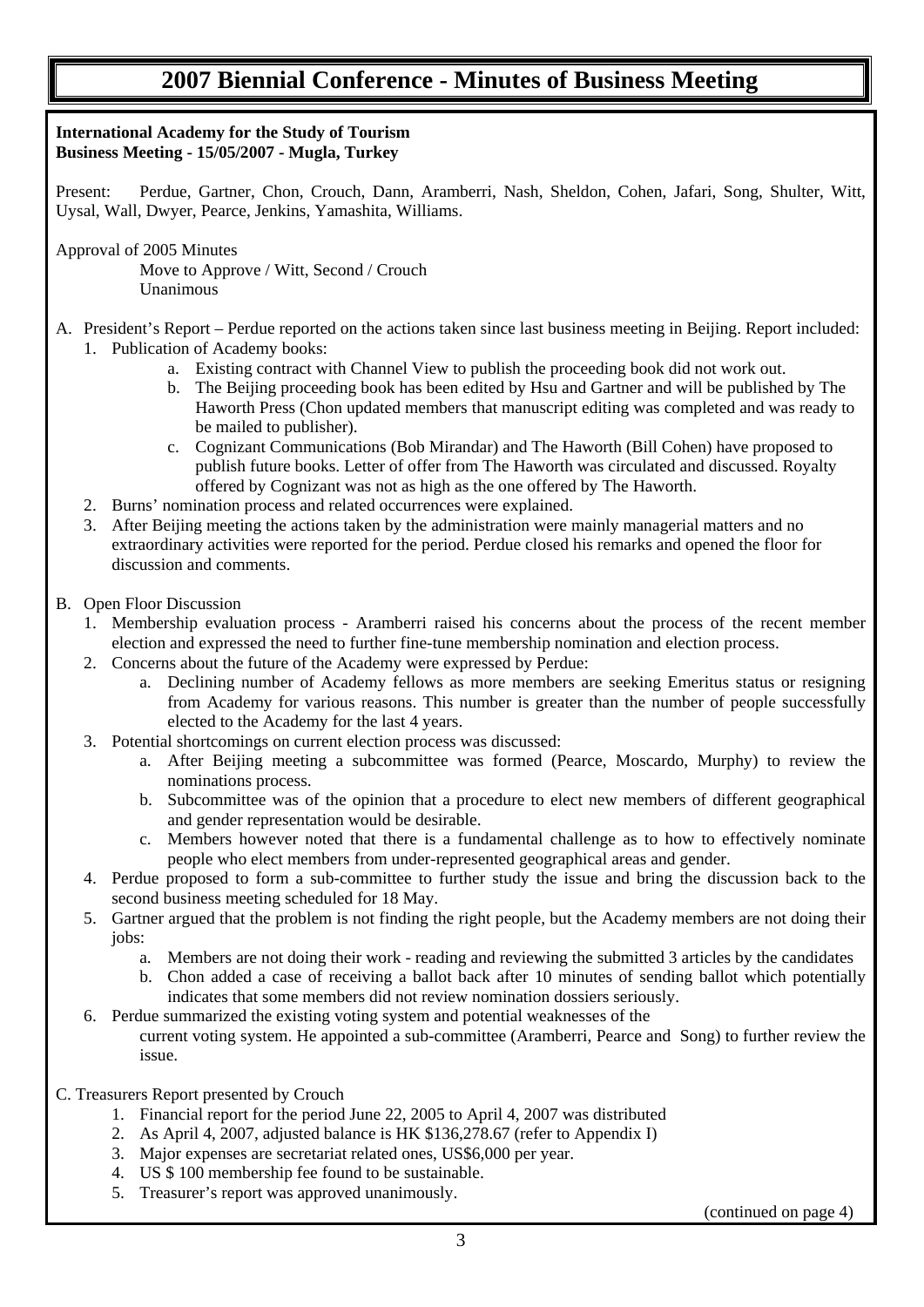(continued from page 3)

D. Turkey Conference Report presented by Chon

- 1. 46 participants, 28 fellows, 8 invited guests, 8 spouses and 2 secretariat members
- 2. All participants booked in Lykia World hotel, 46 rooms used for the conference
- 3. 24 abstracts were submitted and 15 full papers were submitted
- 4. Chon called out the names of members and guests registered for the conference.
- 5. Chon relayed Kozak's request from the Academy members for filling out a grant request form so funds from the Turkish Government can be obtained so as to defray conference costs borne by Mugla University

E. Secretariat Report presented by Chon

- 1. Chon reported main activities of Secretariat since Beijing conference: new membership directory published, membership directory was updated on website; 6 issues of Newsletters published; membership election conducted; officers election was conducted; dues were collected for 2006 and 2007; paper submissions were handled; gifts and plaques for conference host were arranged; membership certificate for newly elected fellow was prepared; membership certificates for all members were prepared as long as they responded to Secretariat's announcement; liaised with Gartner and Hsu for publication of 2005 conference papers; website was periodically updated; financial status of Academy account updated; membership compliance report was prepared; more than 300 emails have been handled.
- 2. Motion to offer a vote of thanks to Secretariat for good performance by Jafari Unanimous
- 3. Gartner reminded members that Secretariat maintained an office for Academy members in Hong Kong Polytechnic University School of Hotel and Tourism Management and suggested members make a use of the office when they travel to Hong Kong.

F. Membership Committee Report - Gosar (Chair), Chon and Uysal

- 1. Very low member voting rate, some members did not fulfill their obligations (attend conferences, pay membership fees, voting)
- 2. Perdue offered to form a new membership committee; Uysal (Chair), Chon and Dwyer.
- G. New nominating committee needed
	- 1. The role of the committee will be to collect nominations for officers to serve in the various executive roles
	- 2. Perdue recommended Gartner to be the Chair, he will form the committee
- H. Call for proposal of next Academy Conference 2009
	- 1. In last few newsletters, Perdue encouraged Academy members to seek out sites for 2009 conference
	- 2. Jafari indicated Spain as a possibility
- I. Format of the Academy Conference was discussed
	- 1. Members expressed opinions such as: conducting conferences in the form of open platform, the need of adding new programs, increasing the number of activities and contribution are proposed.
	- 2. A sub-committee was formed Sheldon, Wall, Cohen, Crouch and Nash to collect feedback from members about the format of the future Academy meetings

J. Publication of 2005 Academy Conference Proceedings is further discussed

(continued on page 5)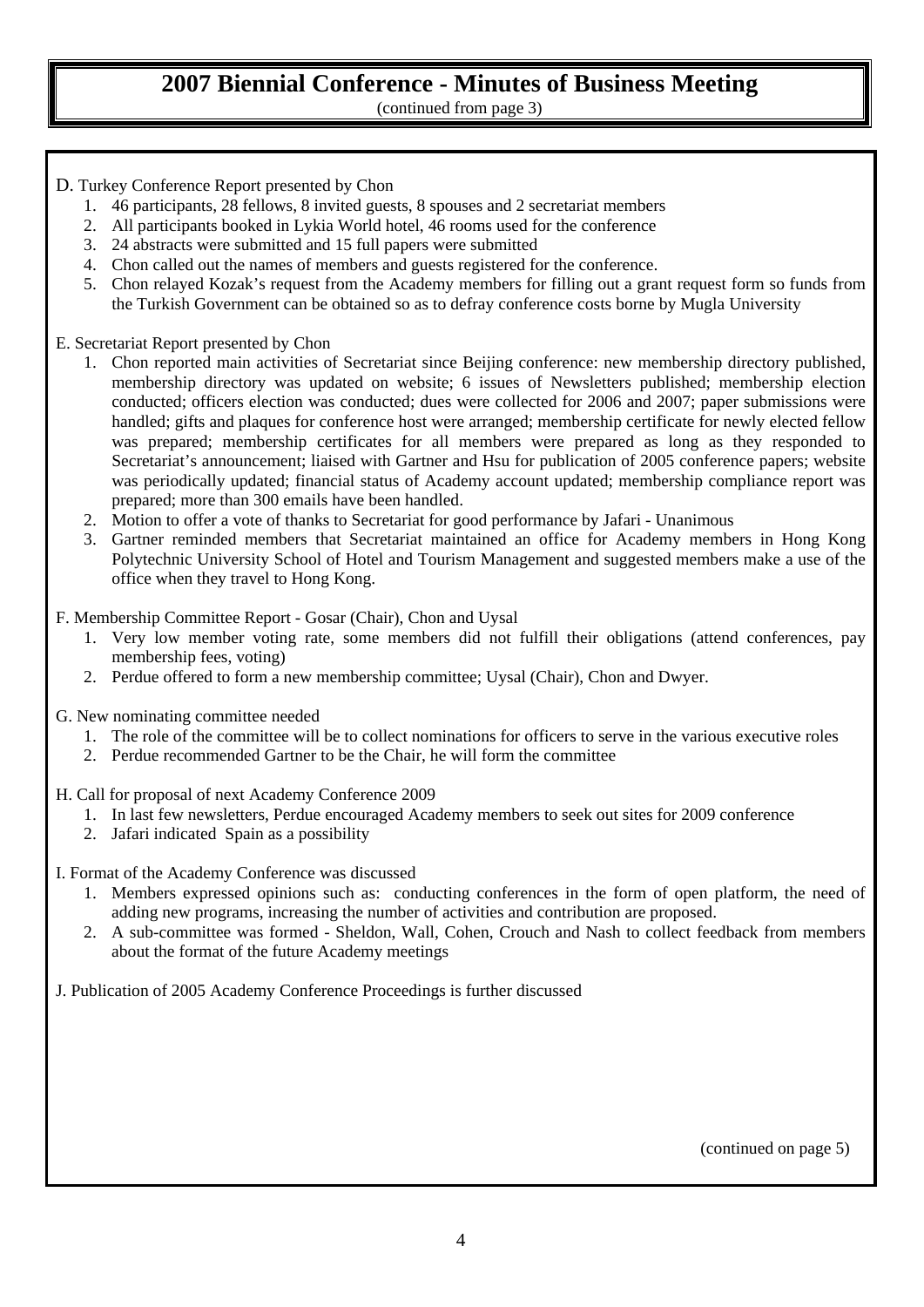(continued from page 4)

#### **Business Meeting - 18/05/2007 - Mugla, Turkey**

Present: Perdue, Gartner, Chon, Crouch, Dann, Aramberri, Nash, Sheldon, Cohen, Jafari, Song, Shulter, Witt, Uysal, Wall, Dwyer, Pearce, Jenkins, Yamashita, Williams, Goeldner, Vanhove, Var, Smeral, Butler, Vuconic

- A. Publication related issues
	- 1. Proposals from The Haworth Press and Cognizant Communications for future Academy books were further discussed. Perdue appointed a subcommittee (Perdue, Jafari and Chon) to evaluate proposals and report to fellows.
	- 2. Perdue appointed Uysal to serve as the editor of the Turkey Conference book. Uysal will identify a co-author to work with him.
- B. The Academy Conference format issues
	- 1. Presentation of "Possible Formats for Future Academy Meetings" was presented by subcommittee (Sheldon, Wall, Cohen, Crouch and Nash). (see Appendix 1)
	- 2. Open discussion of the format of the Academy conference issue related to paper presentation, parallel sessions, theme of the conference, content of conference, interaction with host community were discussed.
	- 3. Organization of the conference is proposed to be the responsibility of first vice president;
	- 4. Perdue suggested creating a conference committee Sheldon, Wall, Cohen, Crouch and Nash are suggested to be the members of the committee for 2009.
- C. 2009 Conference Venue

Spain, Thailand and China are possible venues

- D. Member nomination and election issues
	- 1. Interpretation of bylaw concerning nomination was discussed
	- 2. Election sub-committee (Pearce, Aramberri and Song) presented a proposal for new election process (see Appendix 2). The committee highlighted key points:
		- a. Goals of the Academy must be considered in any reform of the election process
		- b. Abstain vote should not be counted in calculating results. This does not require a by-law change as it only represents an interpretation of the voting process. Unanimously approved.
		- c. Under representation of some geographic regions and gender was discussed but members agreed not to change any bylaws in this regard
		- d. Members can only nominate candidates residing in countries other than their own. A motion was made and seconded and to this effect and it passed by a vote of 18 Yes, 8 No. It will be sent to the entire membership for a vote as, if approved, it constitutes a by-law change.
		- e. Another motion was made and seconded to elect new members only if a minimum of 2/3 of members cast votes for an individual. In addition an individual will have to receive at least 50% plus 1 Yes votes to be elected.
		- f. Motion to extend membership committee to 5 members who are from different disciplines; Motion to Reject- unanimous
		- g. The necessity of the membership committee is discussed. Motion of abolishing the role of membership committee (Yes = 19, No = 2, Abstain = 4). This will have to be sent to the entire membership for a vote as it constitutes a by-law change. The process of applicant review would then be handled as outlined in D2(i) below.
		- h. Language issue about nominee Cohen raised the issue and Perdue suggested that if the nominees' publications are in a language other than English, nominator should translate the abstracts or at least provide an English version summary about the nominees' publications.

(continued on page 6)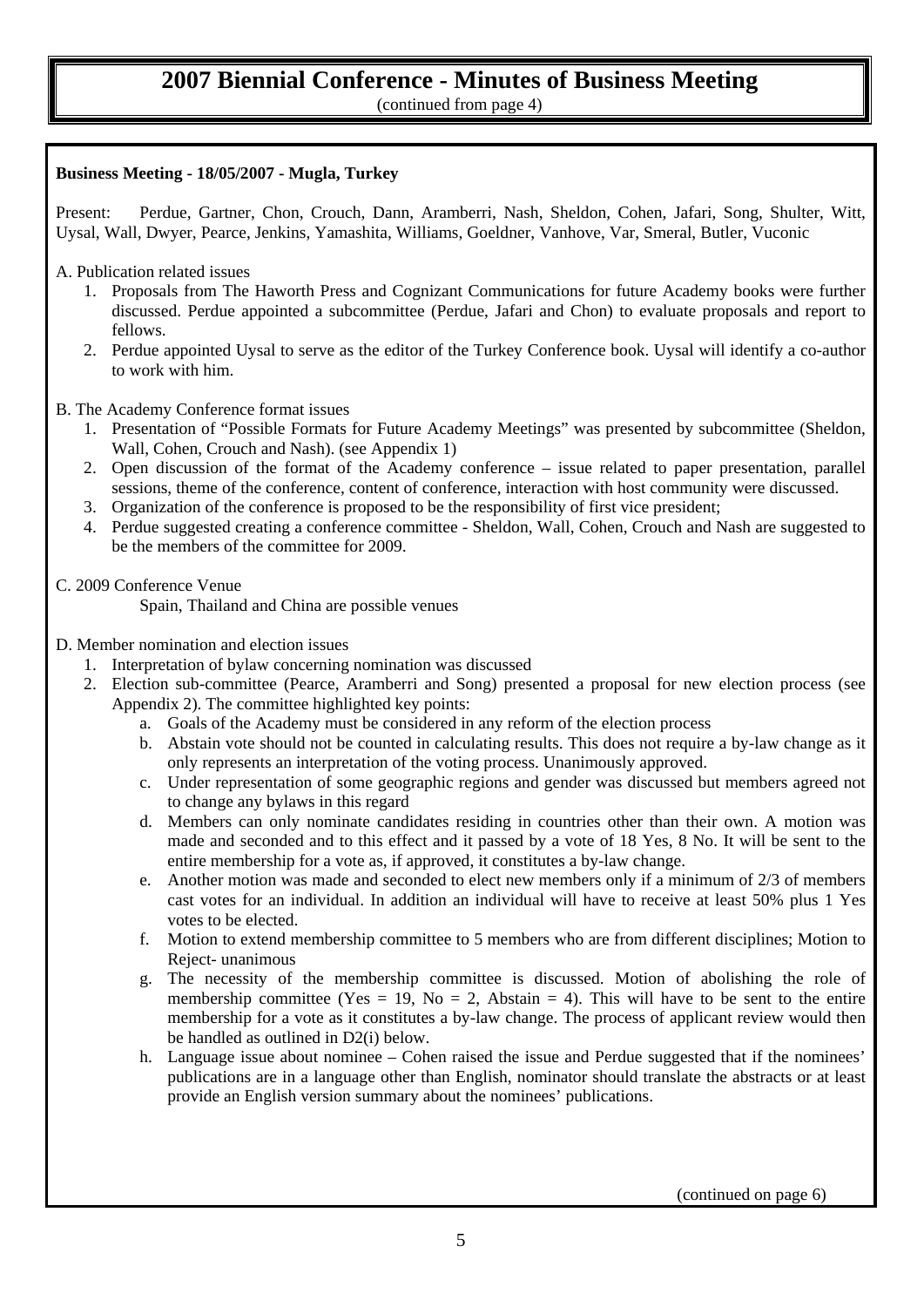(continued from page 5)

- i. Motion of changing the election process such that an individual nominated will be invited to the conference where they can take part in any presentation format and where Fellows can get to meet and talk to him/her. Subsequently at the final business meeting of the conference a straw vote will be taken on the individual's application for membership. Shortly after the conference Academy Fellows will be informed as to the outcome of the non-binding vote for each nominated individual. Then the formal election process will be held according to the Academy by-laws. Motion of revising the election process as proposed by Jafari – Unanimously accepted with 2 abstentions.. This constitutes a by law change and will be submitted to the entire membership to vote upon.
- j. Burns nomination issue further explained by Perdue and discussed among members
- 3. Expectations from guests are discussed
	- a. Issues related to attendance to sessions, participation of activities, presentation quality, dress code were communicated; expectations should be clearly communicated by those inviting guests..
- 4. Motion of nomination committee Gartner, Jafari and Song Motion to Accept - unanimous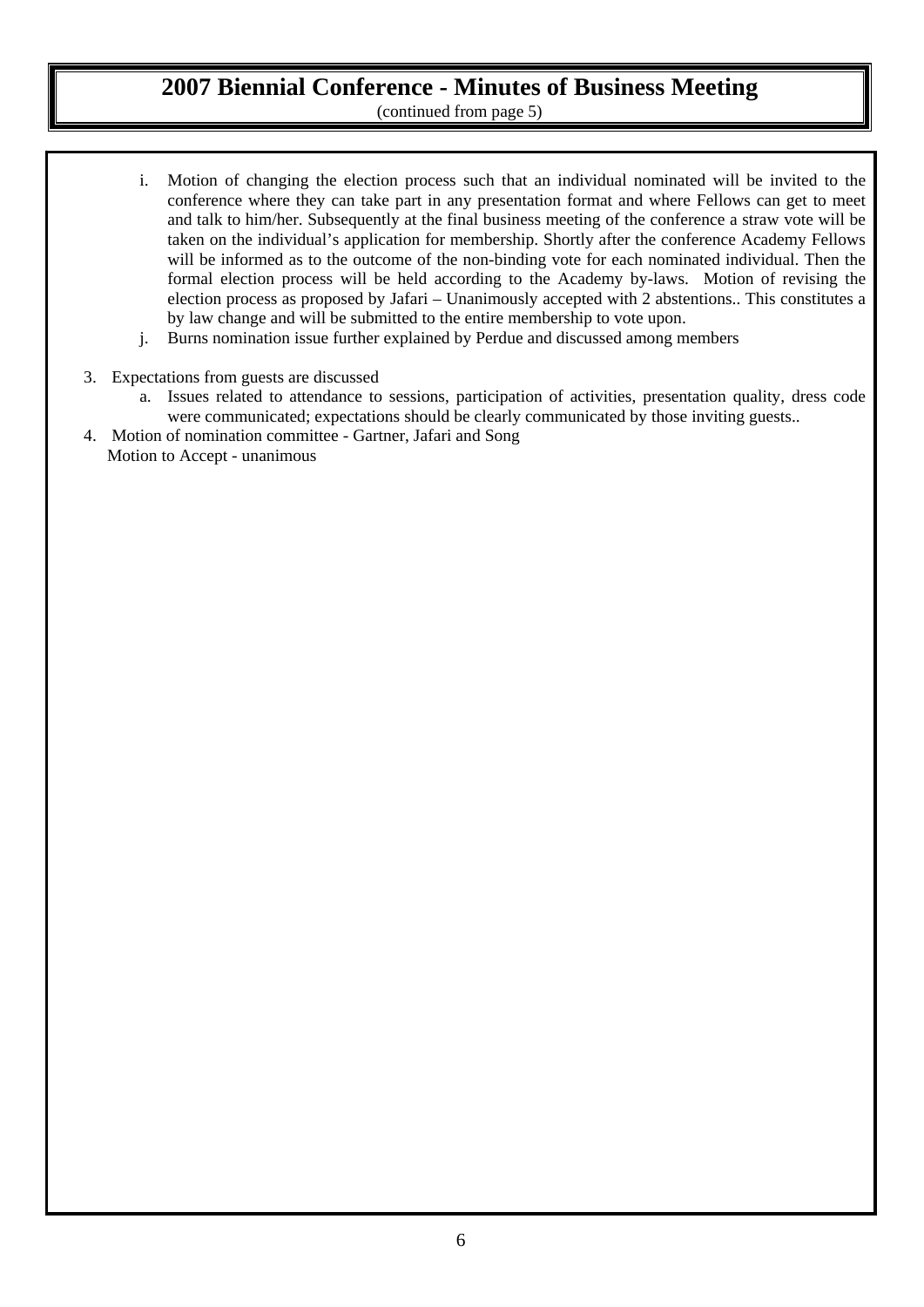## **Members' Activities**

*Richard Butler* –Richard gave an invited keynote speech at the International Conference Nature and Tourism: Tools for Sustainability held in the Arctic Centre, University of Lapland, Rovaniemi, Finland, on May 22-24, 2007. His paper was entitled Tourism Destination Development and the Environment.

*Kaye Chon* – Kaye and Haiyan co-chaired International Forum on China Hotel Brand Development in Shezhen, China. The Forum aimed at promoting brand development and brand management of China's hotel industry, with a view to enhancing the international competitiveness of China hotel brands.

Kaye and Haiyan were co-authors of a paper on "Development of Low-cost Carriers in Asia-Pacific: A SWOT and Correspondence Analysis" which was presented at the 5th APacCHRIE and 13th APTA Joint Conference in Beijing, China. The paper was recognized as one of the three best papers presented at the Conference.

Kaye was announced as this year's recipient of Howard Meek Award from International CHRIE. The award recognizes a global leader in hospitality and tourism education for his or her lifetime contribution and achievement in education and research.

*Erik Cohen –* Erik has completed a book of case studies, entitled "Explorations in Thai Tourism," to be published by Elsevier in Jafar Jafari's TSSS series.

*David L. Edgell, Sr*. – David has just co-authored a new book titled Tourism Policy and Planning: Yesterday, Today and Tomorrow which will become available later this year. This book reviews past tourism policies, suggests new policy directions and addresses the need for strategic planning. It also includes a look at ten of the most important tourism policy concerns today and those likely to be significant for tomorrow's planners and policymakers. The book defines tourism policy for today's world, discusses some past

policies, explains its relationship to economic policy, discusses political implications, adds new information on tourism sustainability policy, discusses new education and training directions, and includes a full chapter on strategic tourism planning.

*Donald Getz* – Elsevier has just published (May 2007) a new book by Donald Getz entitled Event Studies, Theory, Research and Policy for Planned Events. This book seeks to define a new academic field of studies, provide advice to researchers and policy makers concerning the entire spectrum of planned events (from festivals to sports to conventions), and develops a knowledge-creation agenda employing an inter-disciplinary approach. This book is part of a continuing Event Management book series from Elsevier, being coedited by Donald Getz, Conrad Lashley and Glenn Bowdin.

*Chris Ryan* – Chris was able to catch up with some Academy members while attending the 2007 Asia Pacific Tourism Association Conference hosted by Beijing International Studies University (BISU). While there he presented a paper jointly authored with Professor Gu from BISU on the Chinese hotel industry, and he also was a coauthor of two other papers presented by his doctoral students. After the conference he was able to spend a couple of days at the UNESCO World Heritage Gardens at Suzhou, and completed a further chapter for Haiyan's book on traveling in China. In July colleagues from BISU will be visiting the University of Waikato in New Zealand. In addition Chris helped with a report on outbound Chinese tourism with Dr Wang Xinxin and Zhang Wei, which report was published in June. Chris's next book on Battlefield Tourism will be published by Elsevier later this year, probably about November. He is currently commencing work with colleagues on a book on Chinese tourism research. Washington University International Institute of Tourism in their various certification programs for destination and events managers.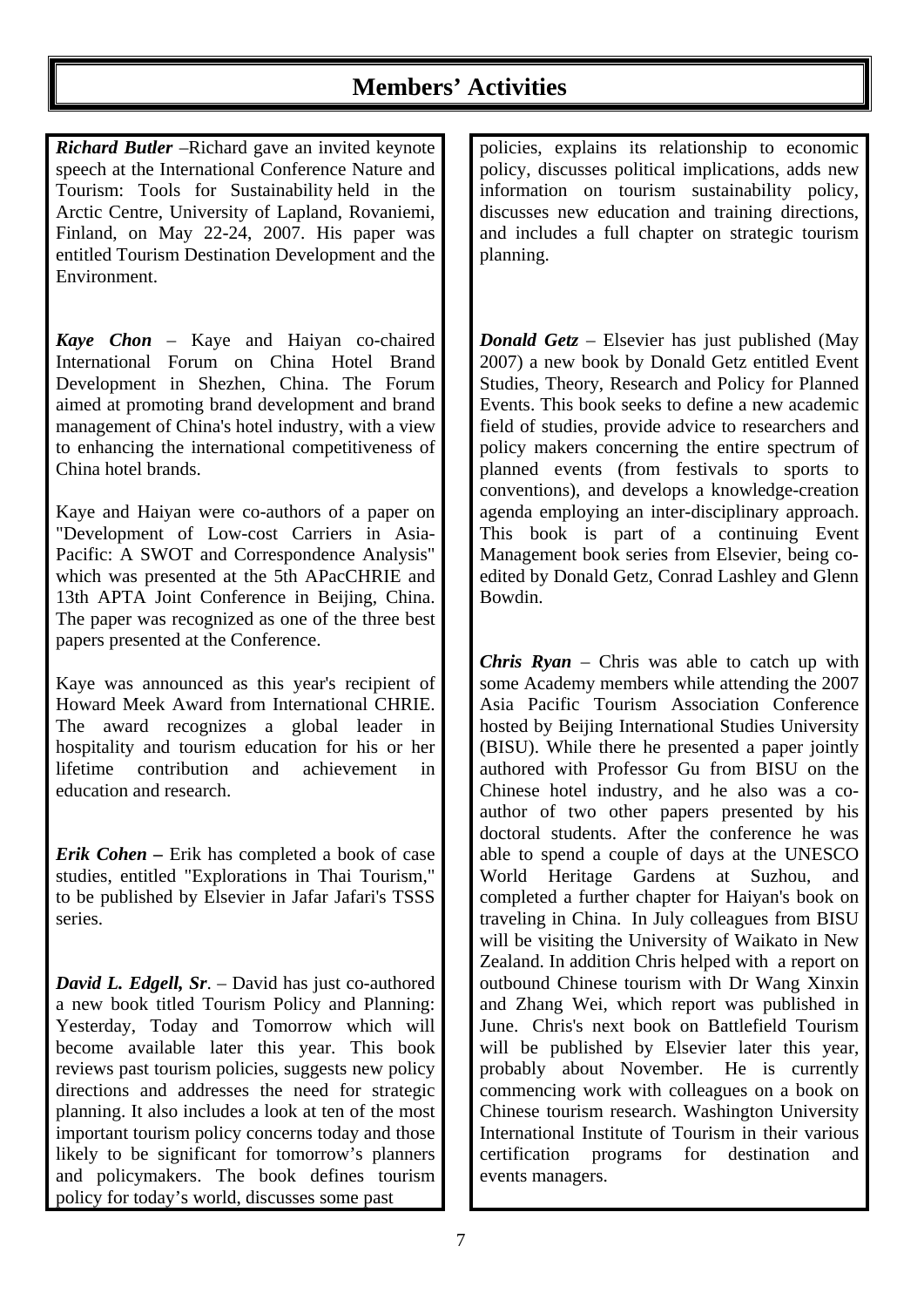## **Members' Activities**

*Valene Smith* – Valene posted the following message:

#### A Tribute to Bob Miranda as the Pioneering USA Publisher in academic tourism, and with a big Thank You from authors, scholars and students for your dedication and professionalism that brought books and journals into print for our benefit and pleasure. Without you, it would not have happened, and I for one am grateful to have had even a small role in the success!

Valene Smith , CSU-Chico

*Geoffrey Wall –* The following papers have been published by Geoff and his collaborators in 2007 to date:

1). "Insights on tourism from a Chinese research agenda", *China Tourism Research*, 3, 1, 2007, 168-187.

2). With N. Collins-Kreiner, Evaluating tourism potential: a SWOT analysis of the Western Negev, Israel, *Tourism*, 55, 1, 2007, 51-63.

3). With S. Dan and P. Eagles, "Emerging governance approaches for tourism in the protected areas of China", *Environmental Management*, 39, 6, 2007, 749-759.

4). With S. Gossling, "Island tourism", in G. Baldacchino (ed.), A World of Islands: An Island Studies Reader, Institute of Island Studies, University of Prince Edward Island, Charlottetown, 2007, 429-453..

5). With X. Huang and J. Bao, Comparative review of research on environmental impacts of tourism in English and Chinese literature, *Asia Pacific Journal of Tourism Research*, 12, 2, 2007, 33-46.

6). With Y. Wang, **"**Administrative arrangements and displacement compensation in top-down tourism planning: A Case from Hainan Province, China**",** *Tourism Management*,28, 1, 2007, 70-82.

7). With F. Xu "Ecotourism in Yancheng wetland, China", *Tourism Recreation Research*, 32, 1, 2007, 11-19

Other mostly co-authored papers are currently in press inLoisir/ Journal of the Canadian Association of Leisure Studies, Tourism Management, Singapore Journal of Tropical Geography, Annals of Tourism Research, Chinese Geography Science (in Chinese), Tourism Geographies and Journal of Hospitality and Leisure marketing, in press.

A Chinese translation of *Tourism: Change, Impacts and Opportunities* is to be published by Higher Education Press, Beijing in June 2007.

The following theses have been completed at the University of Waterloo in recent months under Geoff's supervision:

1). S. Dan, Governance models for nature-based tourism in protected area of China, MAES, 2006.

2). X. Wong, The second home phenomenon in Hainan, China, MA, 2006.

3). Y. Wang, Rural community participation in tourism development: cases of Hainan Province, China, PhD, 2006.

4). T. Tao, Tourism as a livelihood strategy in indigenous communities: case studies from Taiwan, PhD, 2006.

5). Y. Ge, Adopting a tourism satellite account in a municipal area: a case study in Suzhou, China, MAES, 2007.

6). G. Xiao, Urban tourism: global-local relationships in Dalian, China, PhD, 2007.

7). W. Hu, Tour guides and sustainable development: the case of Hainan, China, PhD, 2007.

8). Yang, L. Planning for ethnic tourism: case studies from Xishuangbanna, Yunnan, China, PhD, 2007.

*Allan Williams* – Gareth Shaw (University of Exeter) and Allan (London Metropolitan University) have been awarded a major research grant by the British national research council, the Economic and Social Research Council, to fund research on innovation. Their research is the only tourism-related project in a £2 million pound program of research that will involve 8 different projects at a number of British universities. The two and half year study will examine the contribution of international migration to innovation in the UK hotel sector and will be developed through three main phases. First, a study of innovation in the hotel sector over recent decades, using secondary sources. Secondly, a study of the inter-nationalization of innovation in translational hotel companies operating in the UK. And thirdly, a comparison of innovation in migrant versus non migrant managed small and medium sized hotels in London. The research will also be set in a comparative international framework by the contributions of a panel of international experts, which will include Academy Vice-President Kaye Chon.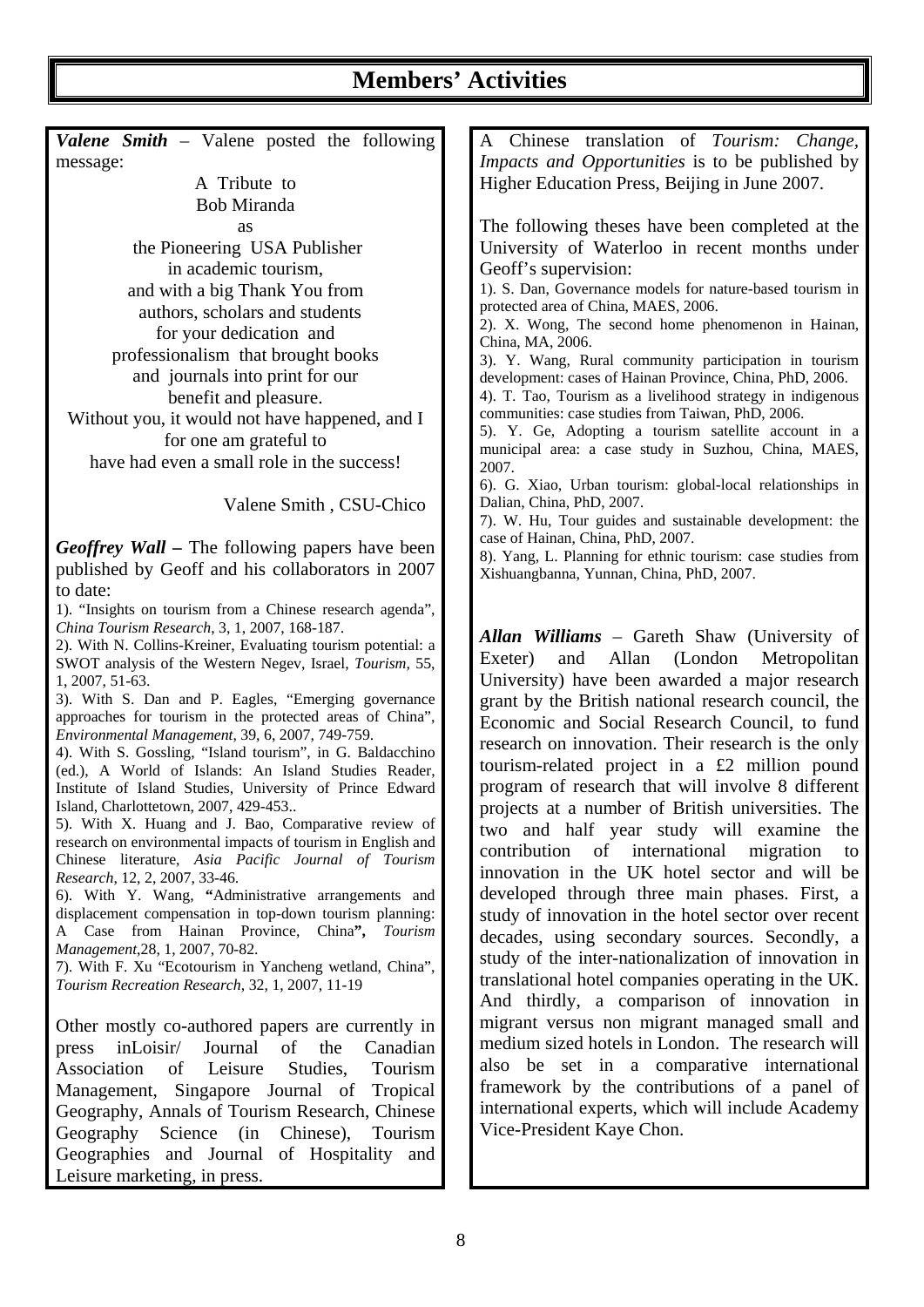## **Letters from Members**

## *Turkey Travel Tales*

*To my colleagues at the Academy and particularly those who were present in Turkey I thought a few lines accounting for my latest travel experiences might be of some interest even if only as a minor warning. As most of you know due to late organizational changes and advice I was one of a small number of academy scholars who flew into the "wrong" airport- Milas/Bodrum- an arrival point which rather complicated my getting to the Lykia resort, some 300 kilometers away. In brief it meant crossing southern Turkey, not an easy thing to do logistically, and being preyed on by taxi and bus drivers resulting in a cash less scholar. The resort had no automatic teller and was unimpressed with Australian dollars (sometimes I am too but usually they are OK). Thanks to Larry and Jafar, I set out for the return trip to Istanbul one week later by bus and with some cash. I and the conference organizers had been unable to secure a flight from the nearer airport and it was impossible to get back to the Milas/Bodrum base at reasonable cost and in a sensible time frame. Being on an overnight bus is no big deal and it was mostly quite an experience (as several kind Academy scholars pointed out as they planned their comfortable flights back home). Bus drivers in Turkey, at least on this route, go for 5 hours then pull into a giant bus service centre, then go for another 5 and so on. For those of you with an interest in human physiology or indeed your own physiology, it is best not to drink too much before bussing it in Turkey. My travel companions too were interesting, mostly looking like the extras and bad guys from old James Bond films, but having learnt in Turkish to say yes, no, thank you and please worked well and I avoided any confrontations. After 14 hours of bus travel (why is it that we always seem to have one limb too many when trying to get comfortable as we get transported around the globe?), Istanbul was breached and with a couple of transfers I was safely back to the airport. Oh No that would have been too easy-Alitalia was on strike so my return flights to Rome and then onto Australia were simply not going. I was then waitlisted to go via Germany-a fact Steve Witt can vouch for as he saw me pathetically waiting for the possibility of one day leaving Istanbul airport. This did not work so I waited for another 3 hour period to see if I could go to Rome via Paris. This one worked so I only spent 9 hours in Istanbul airport and made it to Rome at 2 am via two Air France legs, about 30 hours after I left Fethiye and my Academy friends. The next 30 hours back to Australia were easy.* 

*Is there anything much to deduce from all this?-just a couple of points maybe; the ongoing realization that the world can suddenly be crazy for travelers, lots of spare cash in US dollars is a good idea, don't drink too much when you don't know when and if your transport will stop, and that you have to try and enjoy whatever happens (my presentation at the Academy conference on positive psychology was truly embodied). My special thanks to Larry, Jafar, Pauline and Erik for their supportive roles during the event, which by the way I generally enjoyed while appreciating that we can make it more lively and interactive in the future.* 

*Philip Pearce 7 June, 2007*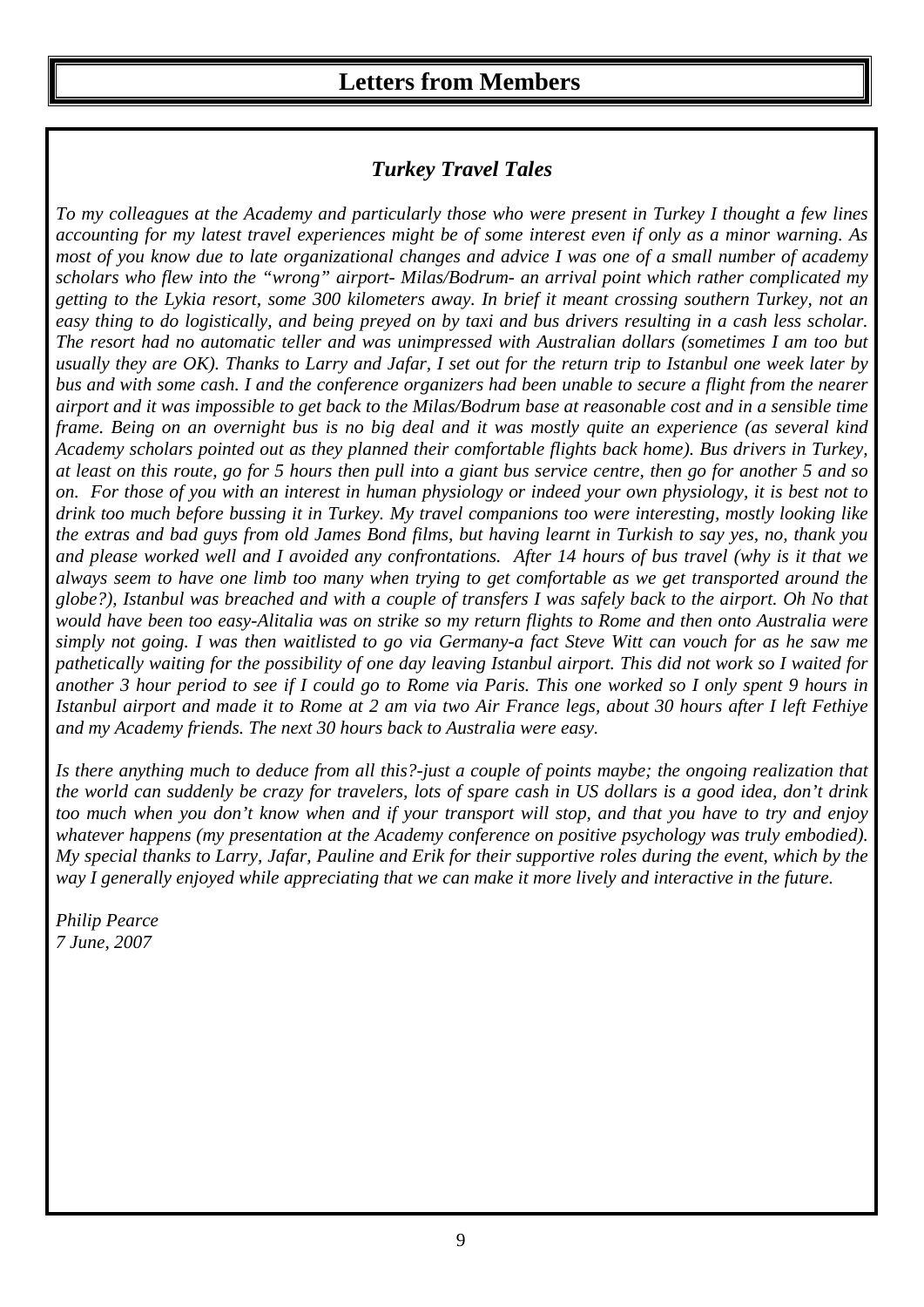## *Doing the Context*

*All social scientists should know how important it is to comprehend the relevant socio-cultural context of touristic, or any other social activity in which we are involved. So far at our meetings, we haven't heard a great deal about the local context, which might conceivably affect what is going on there. Of course, we have other sources of information, but wouldn't it be a good idea to have something on the program other than the narrow, chauvinistic pictures we often receive about the socio-cultural milieu in which our meeting is taking place. At our recent meeting in Turkey, almost on the spur of the moment, some of our hosts were invited to present something like that. They certainly didn't have much time to prepare, and they obviously were beginners at this kind of thing, which can be laden with political pressures of one sort or another; but the effort these young people made to inform us about our surroundings constituted a landmark in the history of meetings going back all the way to Santander. I, personally, would like to hear from members about the value of such a presentation in future meeting formats. Perhaps, we could discuss this at our next business meeting, but why wait until then?*

*Dennison Nash 13 June, 2007*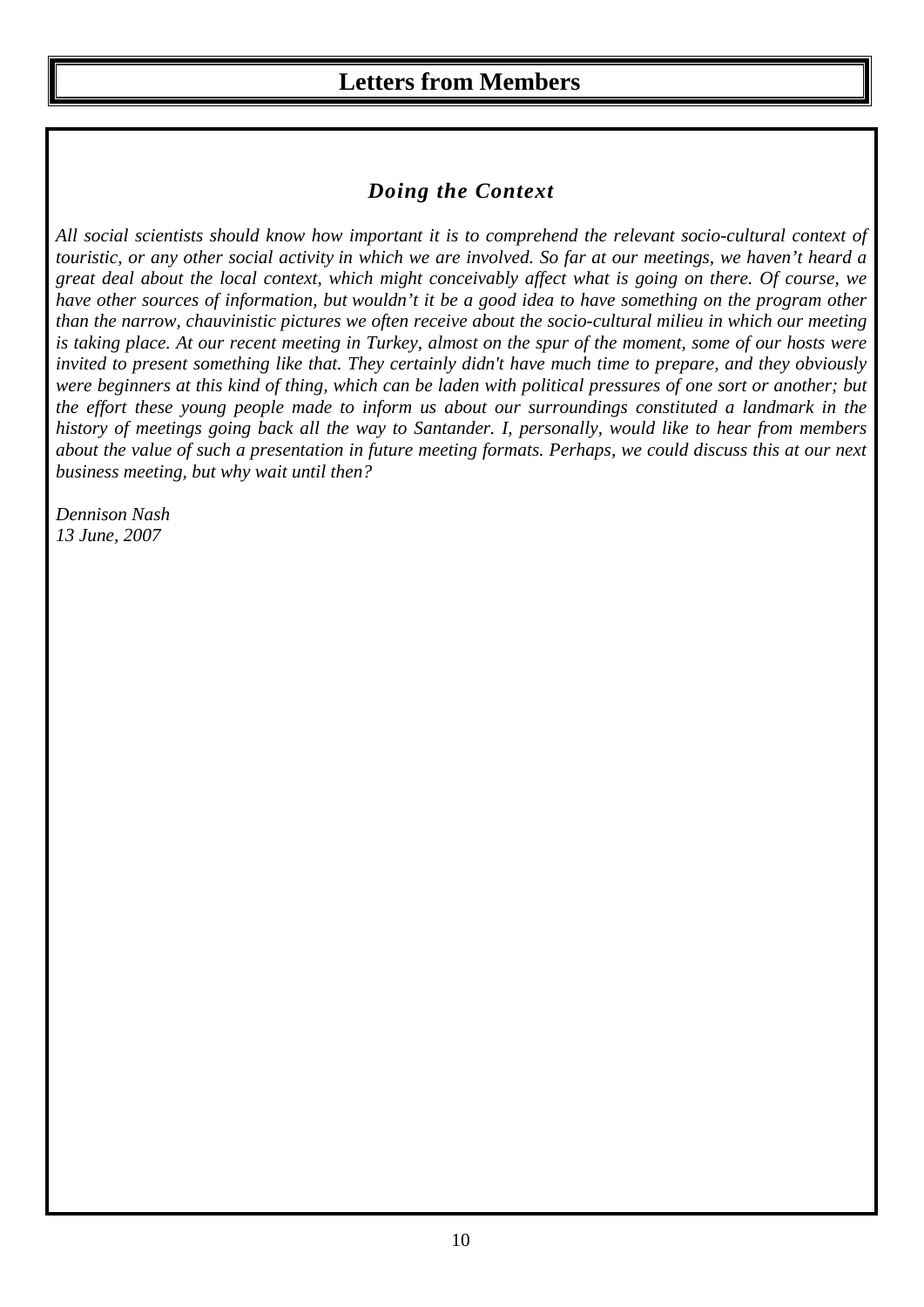#### **AWARD**

The Article of the Year 2006



Erik Cohen is George S. Wise Professor of Sociology (emeritus) at the Department of Sociology and Anthropology, The Hebrew University of Jerusalem. Born in 1932 in Zagreb, Yugoslavia, he immigrated to Israel in 1949; studied at the Hebrew University of Jerusalem between 1954-61 (B.A. in Sociology and Economics, M.A. in Sociology and Philosophy), and completed his Ph. D. in 1968 on the power structure of new towns in Israel. Cohen taught at the Hebrew University, 1959-2000, and had guest appointments at the National University of Singapore, University of the South Pacific in Suva, Fiji, and Bielefeld University in Germany. He conducted research in Israel, Peru, the Pacific Islands and, since 1977, in Thailand. He is the author of more than 160 publications. His recent books include: Thai Tourism: Hill Tribes, Islands and Open-ended Prostitution (Bangkok: White Lotus, 1996), The Commercialized Crafts of Thailand (Curzon and Univ. of Hawaii Press, 2000), The Chinese Vegetarian Festival in Phuket (Bangkok: White Lotus, 2001), Contemporary Tourism: Diversity and Change (Elsevier, 2004) and Israeli Backpackers and Their Society (edited with Chaim Noy) (Albany NY: SUNY Press, 2005). He is currently preparing a collection of case studies, Explorations in Thai Tourism, to be published by Elsevier. He is also editing two series of books, Studies in Contemporary Thailand and Studies in Asian Tourism for White Lotus. Prof. Cohen currently lives in Bangkok.



Erik Cohen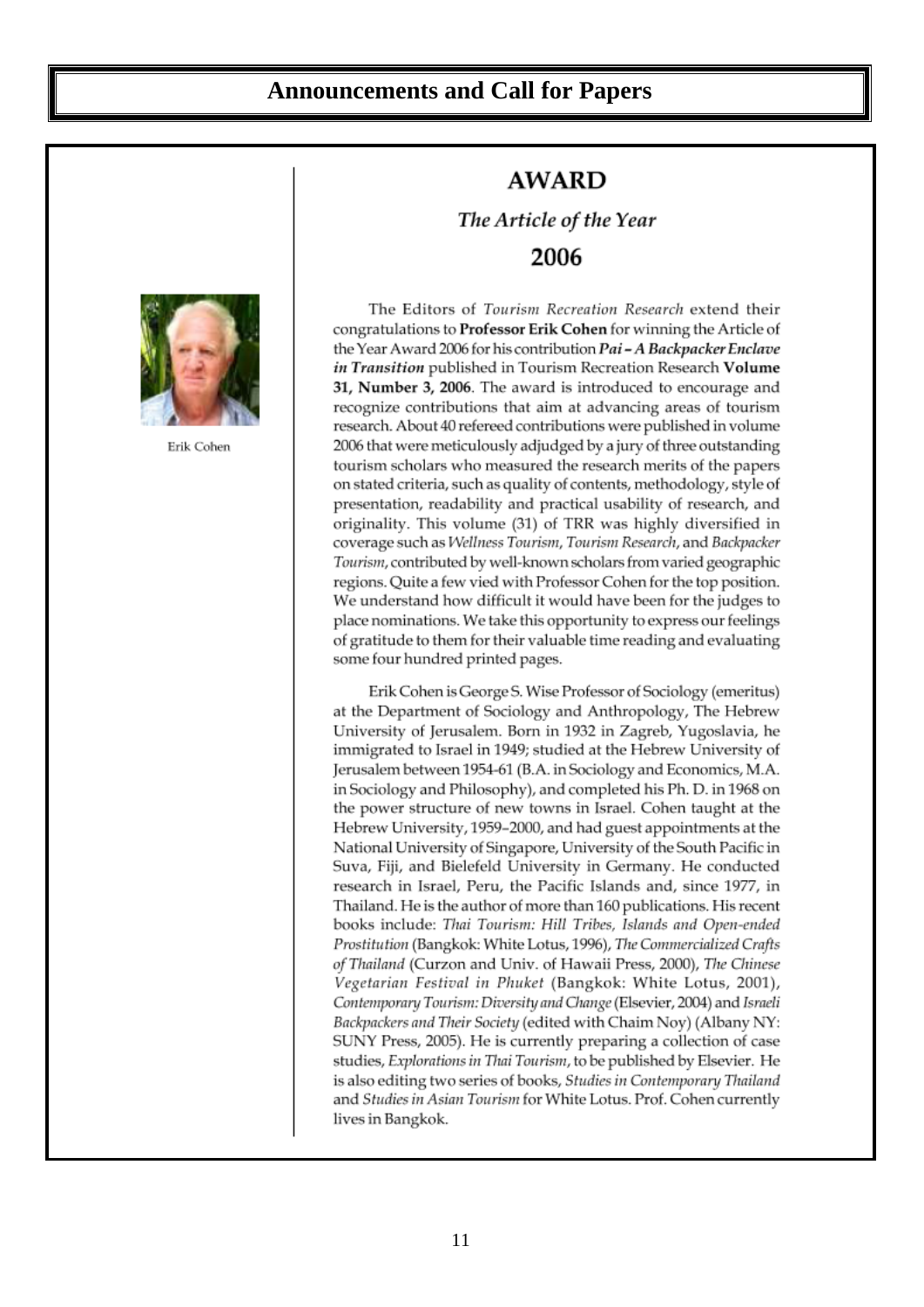#### **School of Business Joins Global Sustainable Tourism Alliance**

George Washington University's School of Business and its International Institute of Tourism Studies, along with more than a dozen leading non-profit and for-profit organizations working in the international sustainable tourism field, have joined together to establish the Global Sustainable Tourism Alliance (GSTA) with the goals of promoting economic growth, poverty reduction, and natural resource stewardship through tourism.

Over 150 representatives from the World's leading tourism companies, international governments, and non-governmental



organizations attended a launch event in Washington D.C. on Tuesday, May 22nd. The forum provided participants with an opportunity to learn how GSTA will assist those who own or manage tourist destinations in designing and engaging in innovative, integrated, and market-based approaches to tourism. The effort will support sustainable futures for both individuals and local communities in countries where the United States Agency for International Development (USAID) has a presence.

GSTA provides an unparalleled opportunity for potential investors, as well as global, regional, and national travel and hospitality industry leaders to jointly design, co-finance, and implement sustainable tourism activities, programs, and events. GSTA invites private sector companies, investors, and private foundations to join GSTA and leverage the expertise and resources within the alliance to assist developing countries advance the growth of sustainable tourism.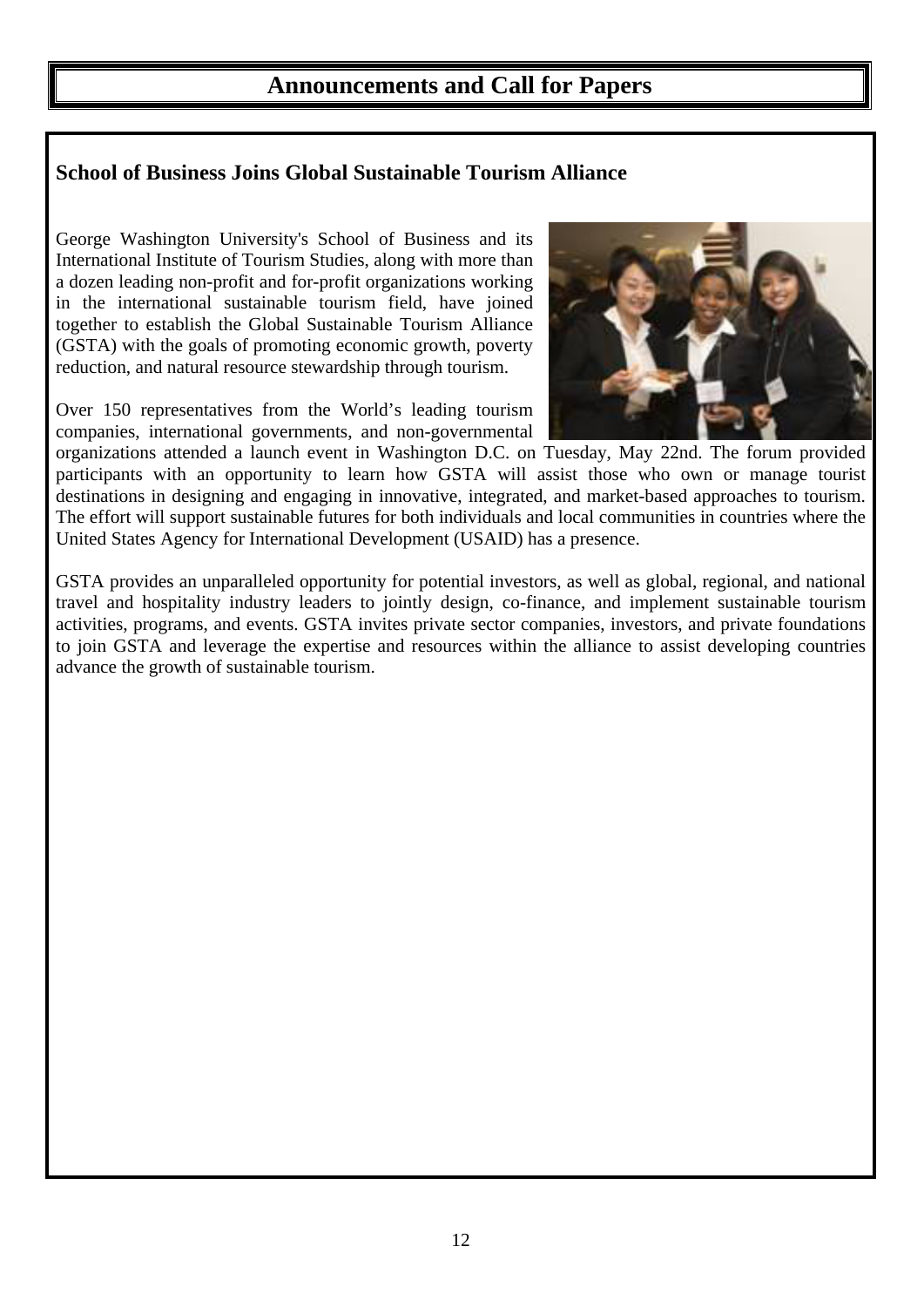

13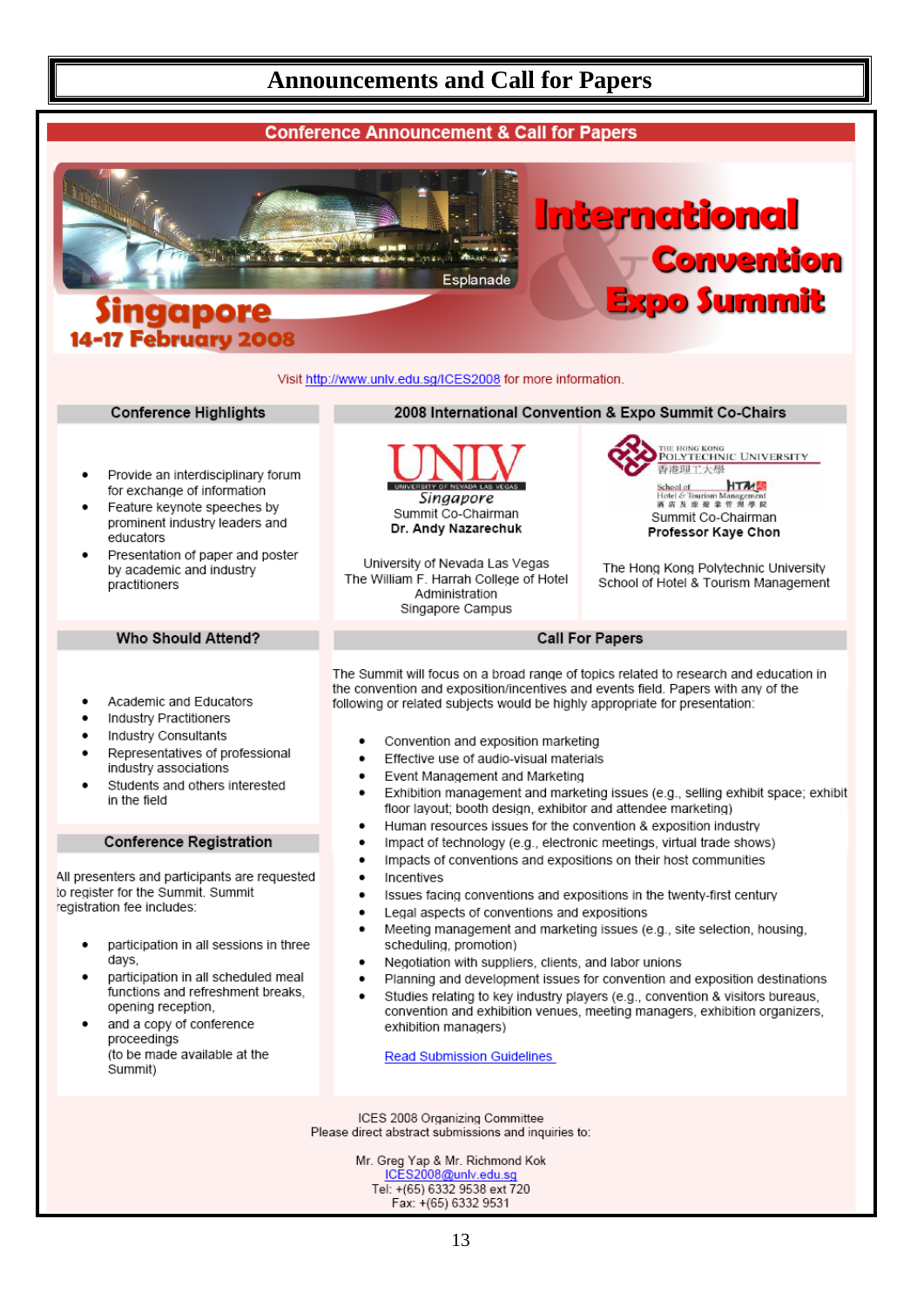## Tourism Recreation Research *Volume 34(2), 2009*

#### Theme

## Tourism in the Tropics

## *Guest Editor – Professor Philip L. Pearce*

The focus of this special issue is on the varieties and unique developmental trends in tropical settings where the label 'Tropics' refer predominantly to locations lying between the Tropic of Cancer and the Tropic of Capricorn. The study of tourism in such settings holds a typically tropical flavor in terms of the possibilities and problems for tourism scholars and tourism practitioners who operate in these environments. While many authors have provided individual assessments of specific tropical tourism issues, coherent and integrated inquiries assembling tropical tourism concerns do not exist in the tourism literature. Tourism Recreation Research is pleased to develop such an opportunity for tourism scholars.

#### **Potential Themes Include**

- *Images and attractions of tropical locations*
- *Seasonality in the tropics*
- *The physical parameters of tropical tourism humidity , rainfall, sunshine and the human response to these conditions*
- *Tropical health issues*
- *Managing visitors to tropical settings*
- *Contrast between developing world and developed world styles in tropical tourism*
- *Competition and sameness in tropical destinations*
- *Pathways for styles of tourism development*
- *The small tropical island as a special environment*
- *Tropical cities and the boom of tourism in Asia*
- *Beyond the coast and the sea—inland tropical destinations*
- *Tropical wildlife and tourism issues*
- *Models for tropical host communities*
- *Tropical disasters and best practices*
- *Continental contrasts in tropical tourism*

#### **Important Dates:**

- Deadline for Abstracts **15 April, 2008**
- Notification of Acceptance **15 May, 2008**
- Full Paper Submission **31 August, 2008**
- Notification for Acceptance of Manuscripts **31 October, 2008**
- Revised Paper Submission Deadline **15 December, 2008**
- Planned Publication Date **August 2009**

#### **Expression of interest may be sent (via e-mail) to:**

Professor Philip L. Pearce, School of Business, James Cook University, Townsville QLD 4811, Australia, email: philip.pearce@jcu.edu.au . Abstracts (in **300 words**) should include the name, affiliation and contact details of the author(s)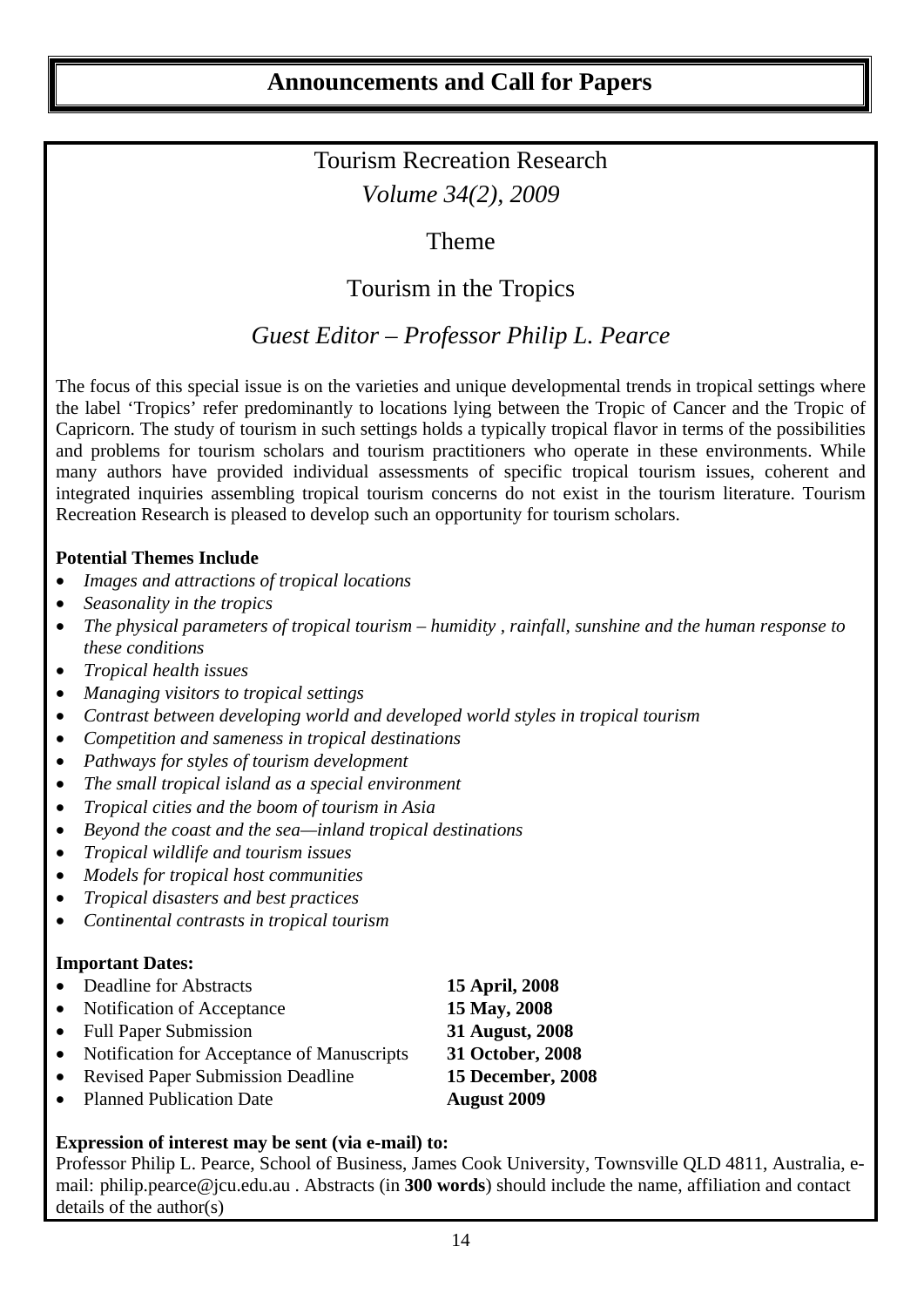Tourism Recreation Research *Volume 34(3), 2009* 

## Theme

## Project Planning & Development in Tourism *Guest Editors: Professor C. L. Jenkins and Dr. Shalini Singh*

Tourism projects often raise significant controversies as they become a convergence point for various interest groups. A special issue on the theme of Project Planning and Development in Tourism is proposed with the intention of stimulating a constructively critical debate on the various issues and aspects of tourism projects at the macro, also and micro scales.

This issue of TRR will aim to explore the inputs and views of academics, consultants and development agencies, especially related to developing countries. Since the theme interlocks policies, planning, implementation strategies, financing and development, contributors should attempt to address these interfaces.

#### **Potential Themes include**

- *Policy issues relating to the planning of tourism*
- *Implementation strategies for tourism plans*
- *Public and private- sector participation in planning*
- *Post-project evaluation methodologies and techniques*
- *Community involvement in tourism development*
- *Sustainability issues in tourism development*
- *A critique of tourism as a development strategy*
- *International agencies in tourism development analysis and issues*
- *New approaches to tourism development planning*
- *Role of tourism academics in tourism development*

#### **Important Dates:**

- ¾ Deadline for Abstracts **30 April, 2008**
- ¾ Notification of Acceptance of Abstracts **30 May, 2008**
- ¾ Full Paper Submission **15 September- 2008**
- ¾ Notification for Acceptance of Manuscripts **31 December, 2008**
- ¾ Revised Paper Submission Deadline **29 February, 2009**
- ¾ Planned Publication Date **December, 2009**

Expressions of interest may be sent via e-mail to Prof. C. L. Jenkins (jenkins\_kit@hotmail.com) and copied to Dr. Shalini Singh (shalini.singh@brocku.ca).

Abstracts (approx. **300 words**) should include the name, affiliation and contact details of the author(s)